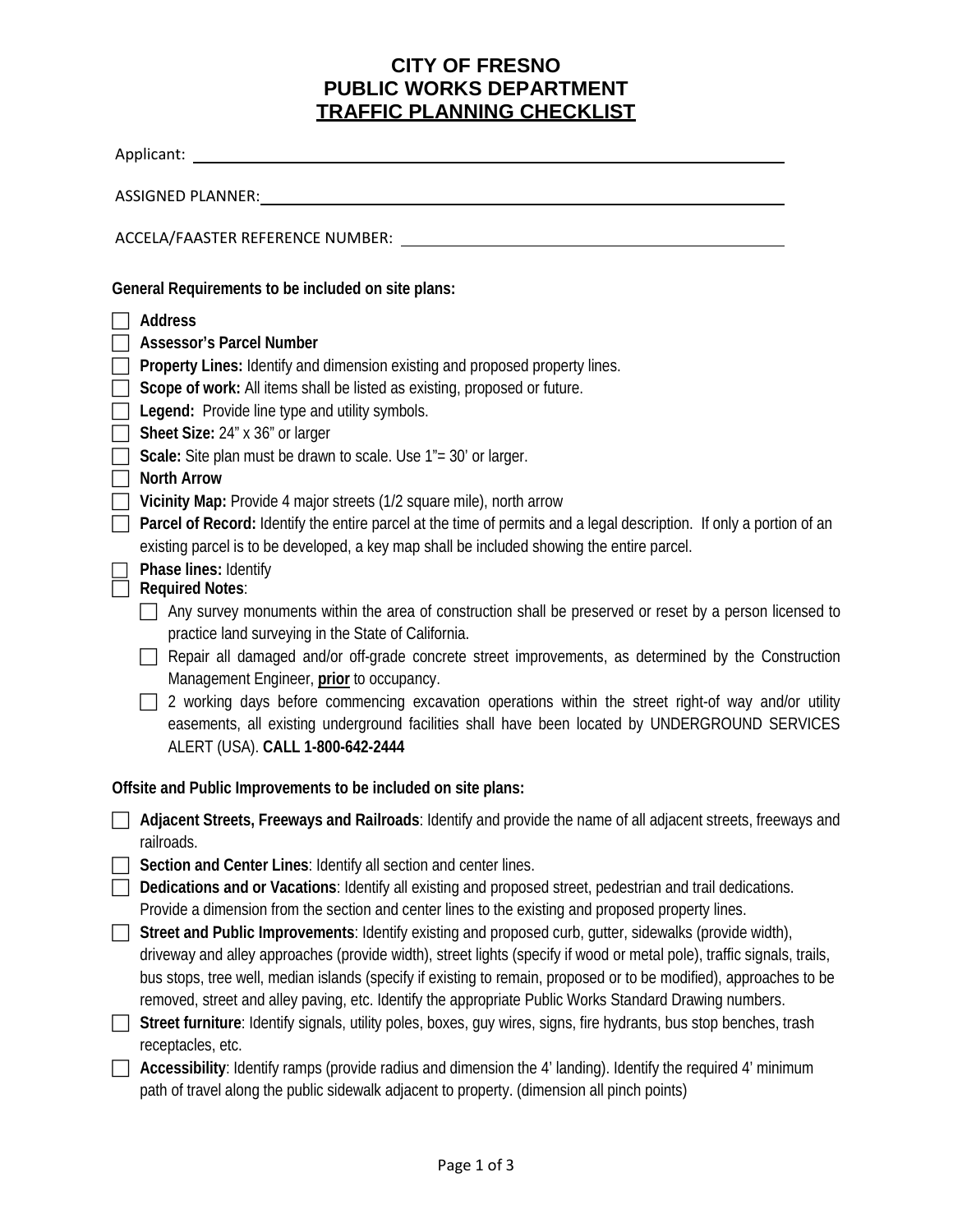## **CITY OF FRESNO PUBLIC WORKS DEPARTMENT TRAFFIC PLANNING CHECKLIST**

| Intersections: If the proposed project is on street corner, provide the entire intersection on the site plan. If<br>located on a major intersection also provide existing striping.                                                                                                                                                                                                                                                                                                          |
|----------------------------------------------------------------------------------------------------------------------------------------------------------------------------------------------------------------------------------------------------------------------------------------------------------------------------------------------------------------------------------------------------------------------------------------------------------------------------------------------|
| Onsite information to be provided on site plans:                                                                                                                                                                                                                                                                                                                                                                                                                                             |
| Buildings: Identify and label all buildings as existing, proposed or to be removed. Provide square footage.<br>Access: Provide pedestrian, vehicular and service access. Identify in the operational statement the<br>maximum size of vehicle to enter and exit the site. Provide turning templates on the site plan for all large<br>vehicles.<br>Stalls: Provide length and width.<br>Required Parking: If proposing compact parking stalls- provide the number of parking stalls that are |
| required, provided, compact and disability parking stalls.<br><b>Circulation Aisles: provide widths</b><br>Directional flow of traffic: Identify existing and proposed directional arrows<br>Curbs and /or Wheel Stops: Identify                                                                                                                                                                                                                                                             |
| Paving: Identify limits.<br>Walkways: provide width adjacent to parking stalls<br>Lighting: Identify the locations and provide details to verify that it is not within the parking stalls.<br>Accessible parking, ramps, signage: provide details<br>Electric Vehicle stalls and equipment: provide details<br>Loading zones: If required, identify and dimension.<br>Planters: provide planter dimensions and radii                                                                         |
| Visibility triangles: Identify the required 12' visibility triangle at all approaches and alleys.<br>Walls or Fencing: Identify existing and proposed walls and fences complete with location height and type<br>of material.                                                                                                                                                                                                                                                                |
| Gates: Provide an operational statement. Dimension widths.<br>(Commercial: dimension stacking)<br>(Residential: Dimension stacking and provide an on-site turn around.)                                                                                                                                                                                                                                                                                                                      |
| Carports and/or Solar Structures: Identify pole locations. Provide details to verify not within the parking<br>stalls.                                                                                                                                                                                                                                                                                                                                                                       |
| Easements: Identify and dimension all existing and proposed easements. (Utility, access, FID, etc.)<br>Canals: Identify adjacent canals and provide a proposed cross section complete with dimensions on the<br>site plan.                                                                                                                                                                                                                                                                   |
| Other Important Information:<br>Lot Line Adjustments: Provide reference numbers<br>Parcel or Tract Maps: Provide reference numbers<br>Traffic Impact Studies: Provide reference numbers<br>CUP/SPR: Identify previous entitlement numbers                                                                                                                                                                                                                                                    |